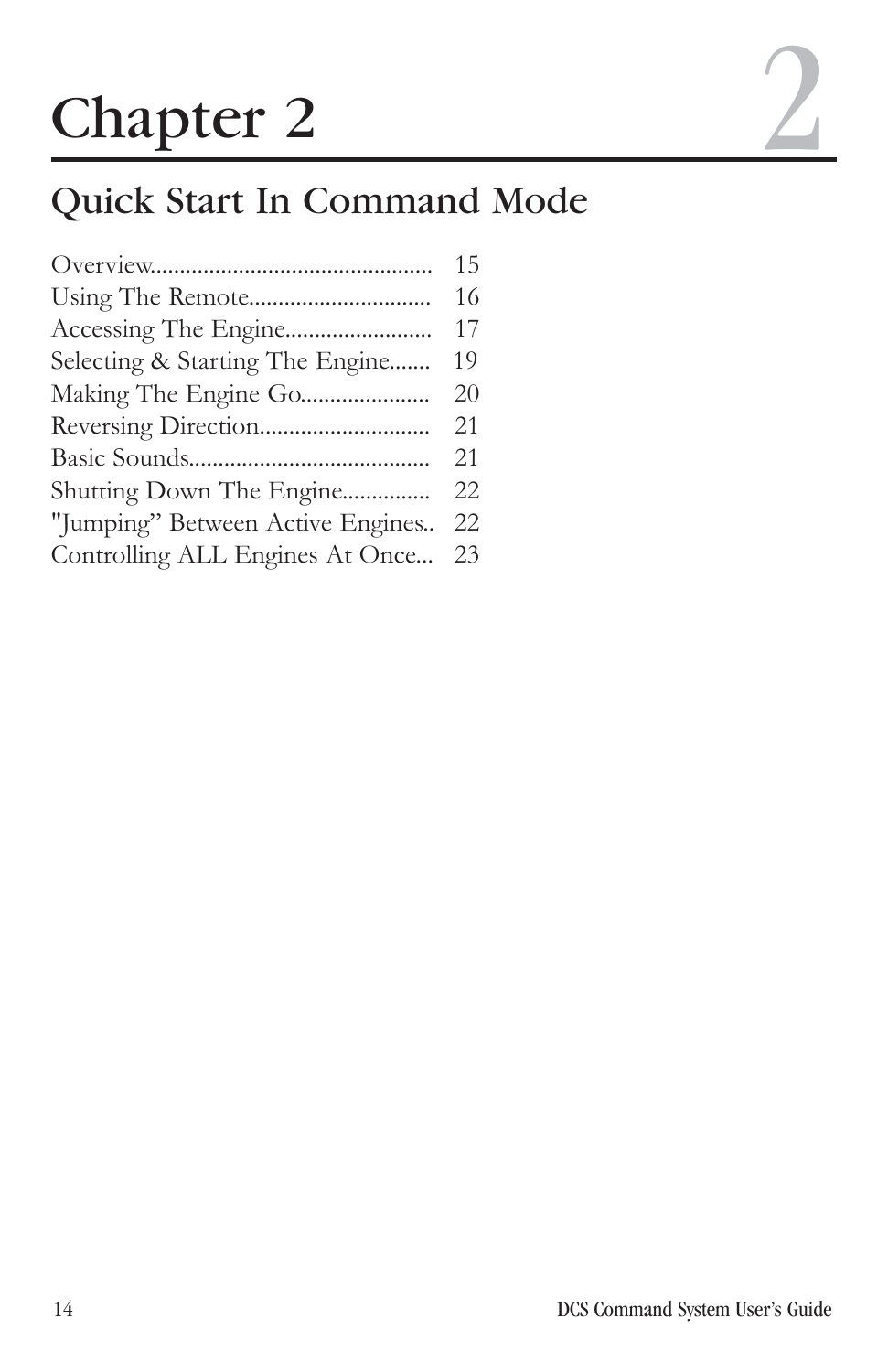## **Setting Up And Using DCS - An Overview**

Setting up the DCS system for simple command mode operation is quick and easy. The eight steps below are all that is required to begin operating a single Proto-Sound 2.0 equipped engines in command mode on a simple layout. Each step is explained in more detail on pages 16 - 23.

#### **1. Connect the TIU Voltage In Channel to the Transformer Terminals.**

Connect the black negative  $(-)$  and red positive  $(+)$  wires from your transformer to the TIU's black and red banana jacks (respectively) on the "Fixed Voltage In1" channel. Make sure the connections are tight.

**2. Connect the TIU Out Channels To The Track.** Connect wires from the red and black "Fixed (DCS) Out1" banana jacks to your track or lock-on. If you connect directly to the track, red (hot) must be connected to the center rail and black (ground) to the outer rail.

- **3. Put four AAA batteries in the handheld.**
- **4. Put a Proto-Sound 2.0 equipped engine on your track.**

#### **5. Turn on your transformer and increase the throttle to 18 Volts (or between ¾ and full power for older transformers).**

**6. Add the engine into the remote's memory** - see *Using The Remote and Accessing The Locomotive* beginning on page 16.

**7. Select and Start Up the engine** - see *Selecting and Starting The Locomotive* on page 18.

**8. Make the engine go by rolling up the throttle** - see *Making The Engine Go, Reversing Direction and Basic Sounds* beginning on page 20.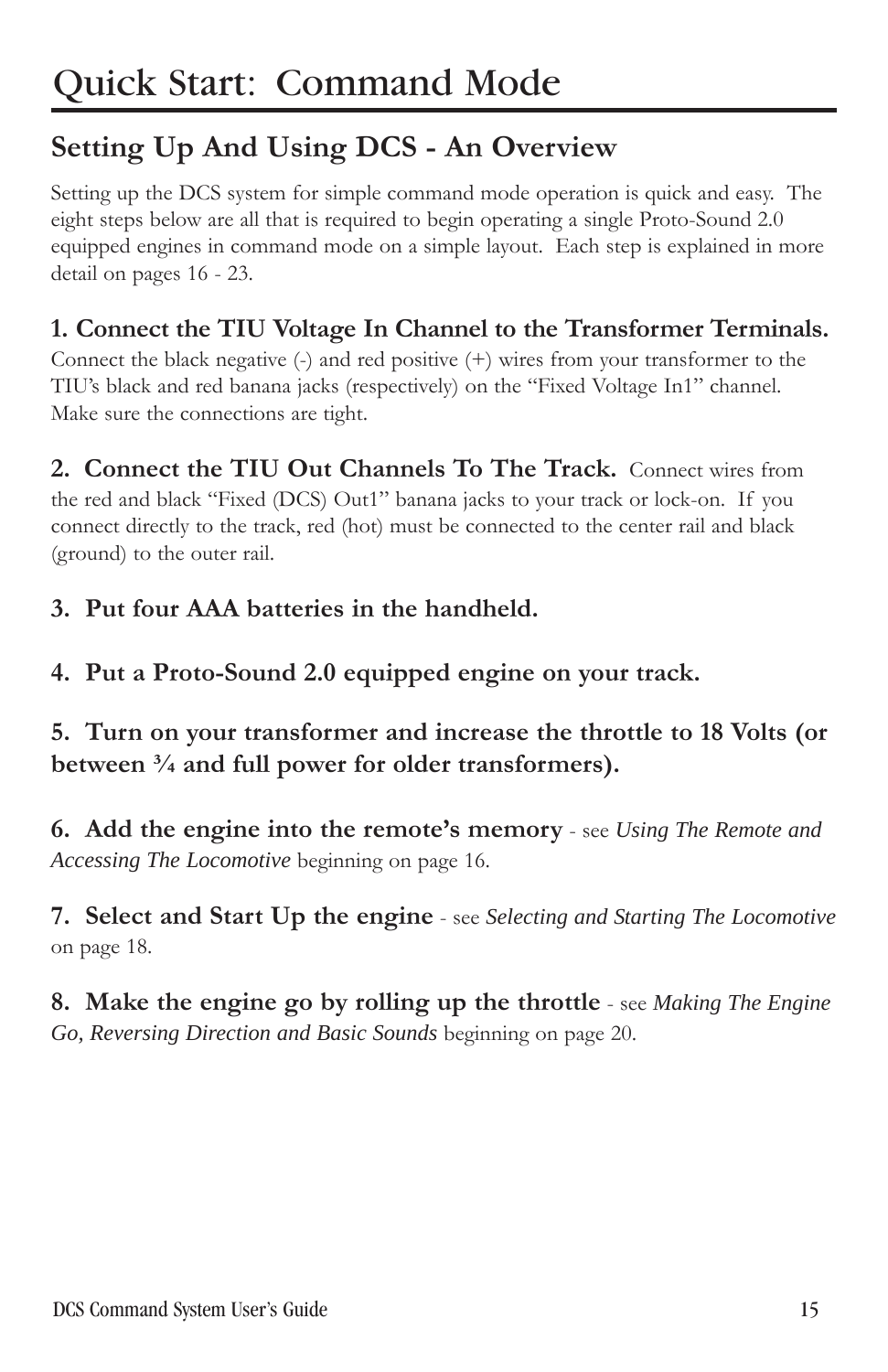#### **Using the Remote**

When using the thumbwheel to scroll up and down, whether to change a locomotive's speed or to scroll through features, you should roll gently over the thumbwheel; do not press too hard. The thumbwheel is pressed down to select and activate features, as discussed in the "Advanced Locomotive Operation" section." Do not attempt to scroll and press at the same time.

When accessing Menu functions, you will use a combination of button presses and thumbwheel scrolls to access and move through menus, as described in the "Advanced Operation" chapter.



The two Fixed and two Variable channels of the TIU are built differently and serve different functions, although the same DCS signal is sent to the track on all four channels.

Variable channels have internal circuitry that allows them to vary track voltage from within the channel. That means you can vary the voltage on tracks connected to a Variable channel from the DCS handheld. These channels are perfect for tracks on which you want to run conventional mode engines (e.g., original Proto-Sound, PostWar, etc.) via the DCS handheld.

Fixed channels are straight throughputs. That is, the voltage that enters these channels is the same voltage that comes out, with no voltage variation within the TIU. These channels are ideally meant for command mode operation only. There is, however, one way to set up Fixed tracks so that you can operate conventionally via the DCS handheld. If you are using a Z-4000® to power tracks connected to the Fixed channels, you may set up a Z-4000 remote receiver (Item No. 40-4002) for those throttles. The DCS handheld is designed to communicate with the Z-4000 remote receiver, and it can vary track voltage that way. Please see the "Advanced Wiring" section of this manual in the "Universal Locomotive and Accessory Operation" chapter for more information about this option.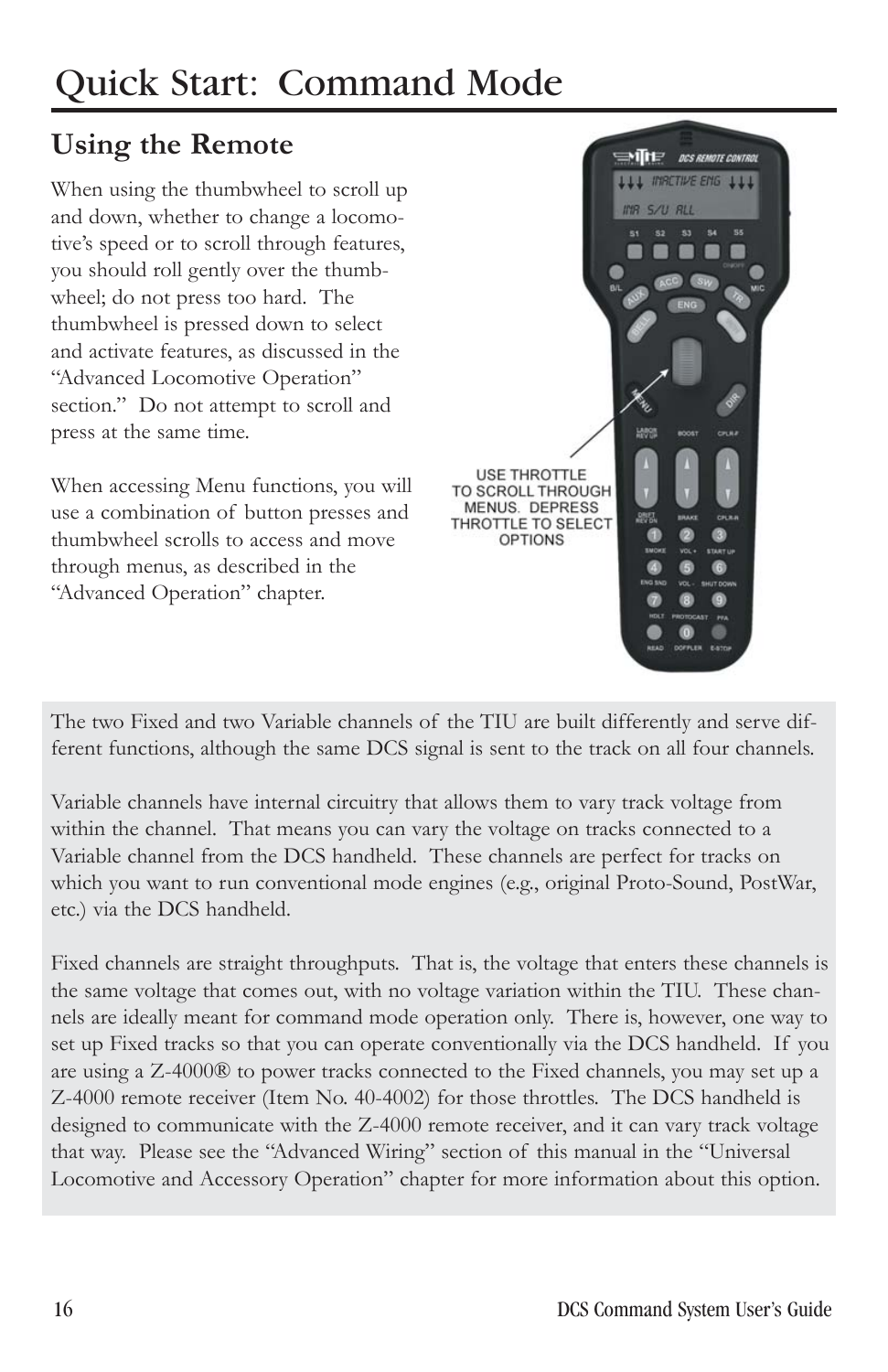## **Accessing the Locomotive**

When a Proto-Sound 2.0 engine is placed on a track connected to a TIU, the DCS system will bring it up in command mode by default. Because DCS command operation differs in some fundamental ways from conventional operation, please read this section in full before running your trains in command mode.

With a single M.T.H. Proto-Sound 2.0 engine (and tender if the engine has one) on the track and voltage applied to the track, press the Menu Button and complete the steps diagrammed below.

**NOTE:** When you first power up the track, your Proto-Sound 2.0 locomotive remains silent and dark. This is normal; it is in Command Mode and will not start up until you tell it to. The instructions below will tell you how to access and operate that locomotive.

1. Press the Gray MENU button to bring up the four main menus in the DCS system.



*Note: Pressing the S2 Softkey under S/U provides a shortcut to the Engine Setup Menu*

2. Using the thumbwheel, scroll down the menu list until you arrive at System.

| $\equiv$ M $\approx$                     |          | DCS REMOTE CONTROL |  |
|------------------------------------------|----------|--------------------|--|
| <b>SOUMD</b><br>CONTROL<br><b>SYSTEM</b> | ROVRNCED |                    |  |
|                                          |          |                    |  |

3. Press the thumbwheel to enter the System Menu. Your screen should reveal at the bottom that you are in the System Menu.

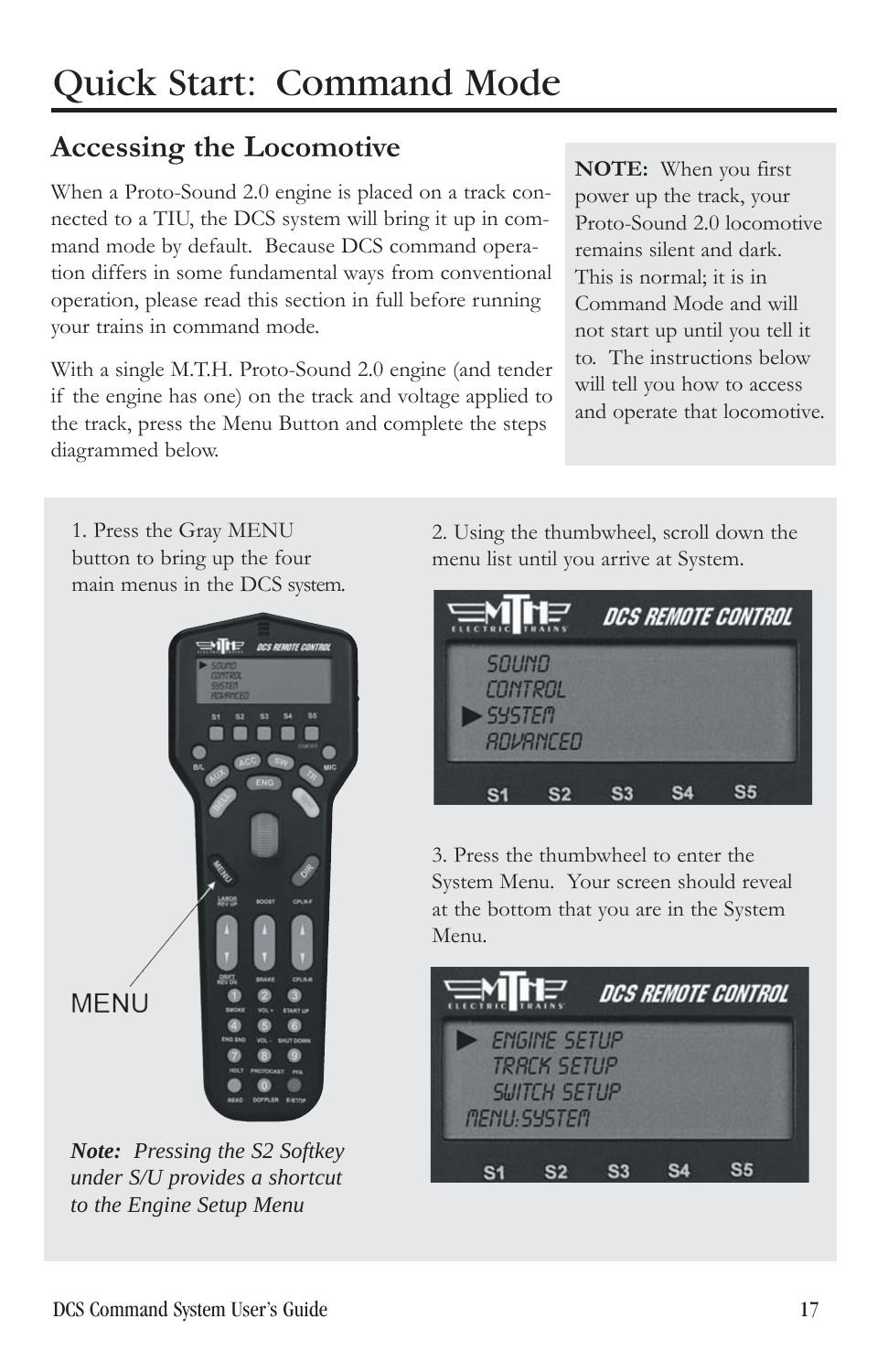4. Scroll and select Engine Setup from the available choices in the System Menu.



5. Scroll and select Add Engine from the available choices in the Engine Setup Menu.



6. Scroll and select Add MTH Engine from the available choices in the Engine Setup Menu.



Wait until the LCD says the engine was added and returns to the engine menu addressing that engine. Because M.T.H. features the SmartRead system, your engine tells the TIU its name and you do not need to enter any information in order to add the engine. The LCD will show you the engine you have added.

If you want to add additional engines, remove the added engine from the track, place the new engine on the track, and repeat steps 1 and 2. **You need to complete these steps only once per engine, when you first add it to your system, not each time you place a previously added engine on the track.**

#### **Adding Many Engines**

If you own several Proto-Sound 2.0 engines and anticipate buying many others, you may find it convenient to establish a dedicated programming track rather than removing all other engines from your track every time you add a new one. Please see the "Advanced Wiring" section of this manual in the "Universal Locomotive and Accessory Operation" chapter for instructions.

See the System Menu/Engine Setup section in the "Menu Operation" chapter(s) of this book for instructions on renaming, renumbering, or deleting your engines.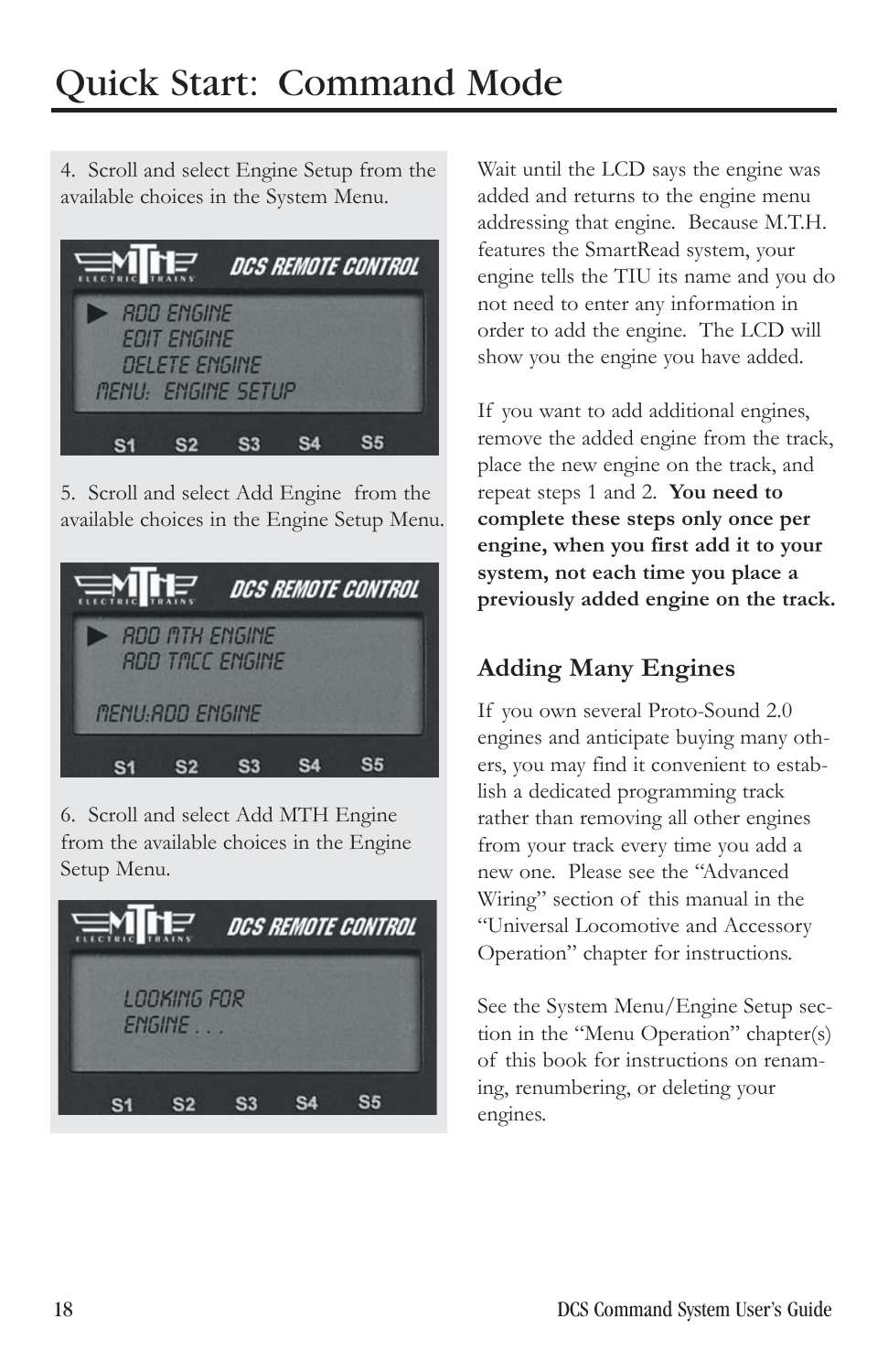1. When all Proto-Sound 2.0 engines are added, put the ones you want to run on the track and press READ to put them on the active engine list.



3. Press START UP (3 on the keypad) to activate the lights and smoke and initiate the engine start-ip sounds.



2. Press the green ENG button and scroll the thumbwheel until the arrow points to the engine that you want to address. Press the thumbwheel to select the engine.



4. Your locomotive is now ready to run. You need to press the START UP button every time you want to run an engine in a new session.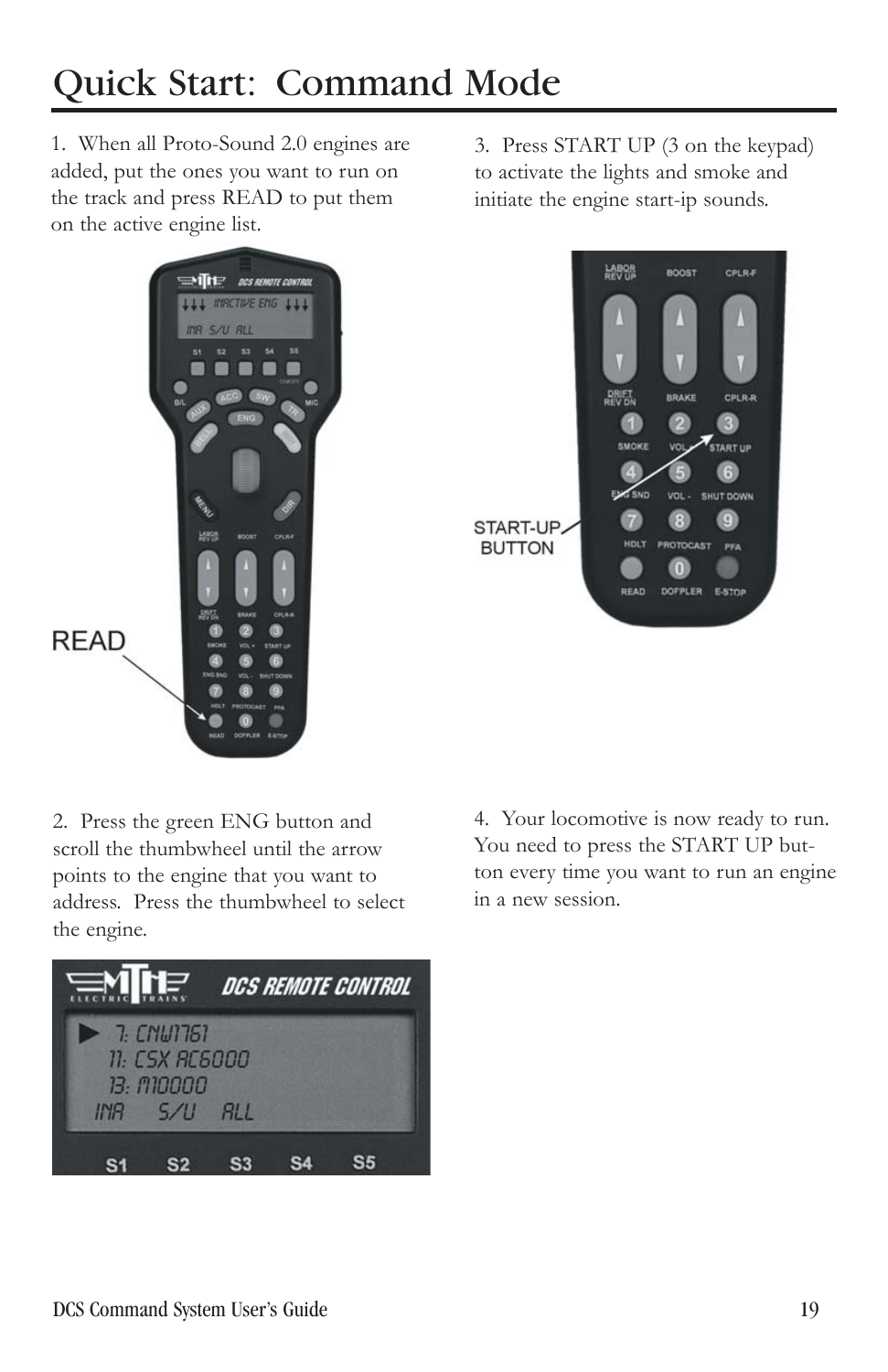### **Active and Inactive Engines**

Once an engine is added to your system, it will remain in place and always appear on the LCD engine list until you delete the engine. To make it easier to manage the engines being used in a given session, there are Active and Inactive engine lists. Engines currently in use are on the Active list, while other engines wait on the Inactive list until they are activated.

You may update the Active and Inactive lists any time you change the locomotives on the track simply by pushing the READ button, or you may change the status of each engine individually.

To activate an engine on the inactive list, scroll so that the arrow is pointing to it in the engine list and press the thumbwheel to move the engine to the active list. Proto-Sound 2.0 engines must be on a powered track to be activated.

To inactivate an engine on the active list, scroll so the arrow is pointing to it in the engine list and press the S1 key (under INA) to move the engine to the inactive list.

**DCS Tip:** Operators who remove engines from the track when not in use will find READ the easier method, while those who park their engines in a roundhouse – still on the track – will prefer to change engine status individually.

#### **Making the Engine Go**

There is no neutral in DCS command mode; the default start-up direction is forward. You simply roll the thumbwheel up to make the locomotive go forward. The LCD display on the DCS remote will display the engine's speed in SMPH (scale miles per hour). Roll the thumbwheel down to slow or stop the engine.

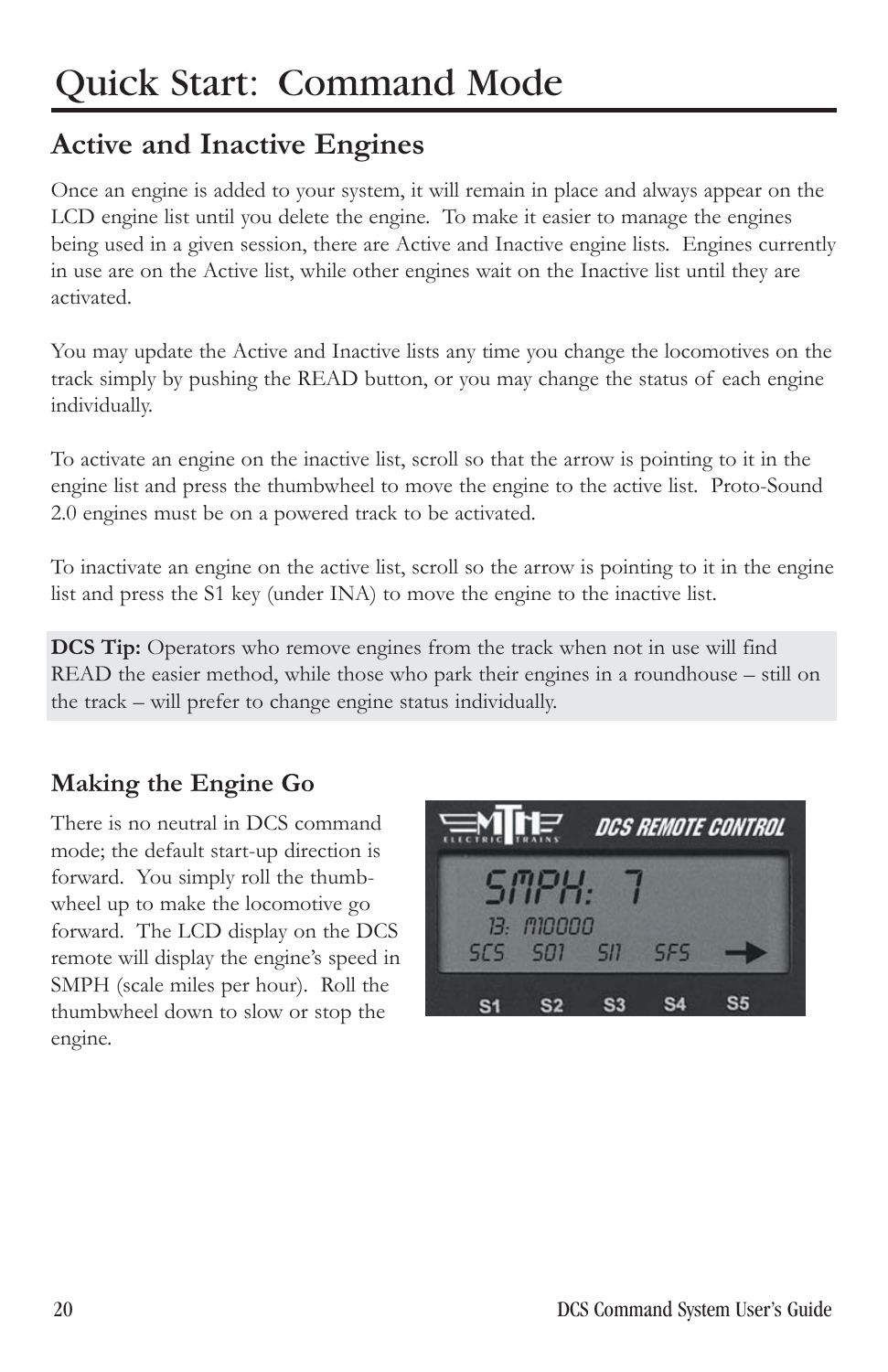#### **Reversing Direction**

Because there is no neutral in DCS command mode, DCS engines go directly from forward to reverse. There are two ways to change directions in command mode:

Press the red DIR (Direction) button while you are in motion to drop the locomotive's speed to 0 smph and change its direction. Wait for the engine to come to a complete stop, then roll the thumbwheel to the desired speed in the new direction.

OR

Scroll back to 0 SMPH, wait for the engine to come to a complete stop, press DIR, and then roll the thumbwheel to the desired speed and the new direction. Pressing Direction once takes you directly from forward to reverse and vice-versa.

If you roll the thumbwheel to 0 SMPH then resume motion without pressing Direction, the engine will remain in its current direction. If you mistakenly press "Direction" to stop the engine but want to continue in the same direction, press "Direction" one more time.

*Note: If you roll up the thumbwheel before the engine comes to a complete stop, the engine will continue in the same direction.*

## **Basic Sounds**

The yellow BELL and white W/H buttons operate the bell and horn the same way in command mode that they do in conventional mode:

Horn/Whistle - The horn/whistle will sound for as long as you depress the button. It will stop when you release the button. The Proto-Sound 2.0 horn/whistle's ending sounds are designed to vary with the amount of time you hold the button.

Bell - To sound the bell, firmly press and release the Bell button. To turn the bell off, press and release the Bell button again. The bell will continue to ring from the time you turn it on until you press and release the button again to turn it off. When you turn it off, the bell sound effect fades out, ringing fainter until it stops, just like a real bell.

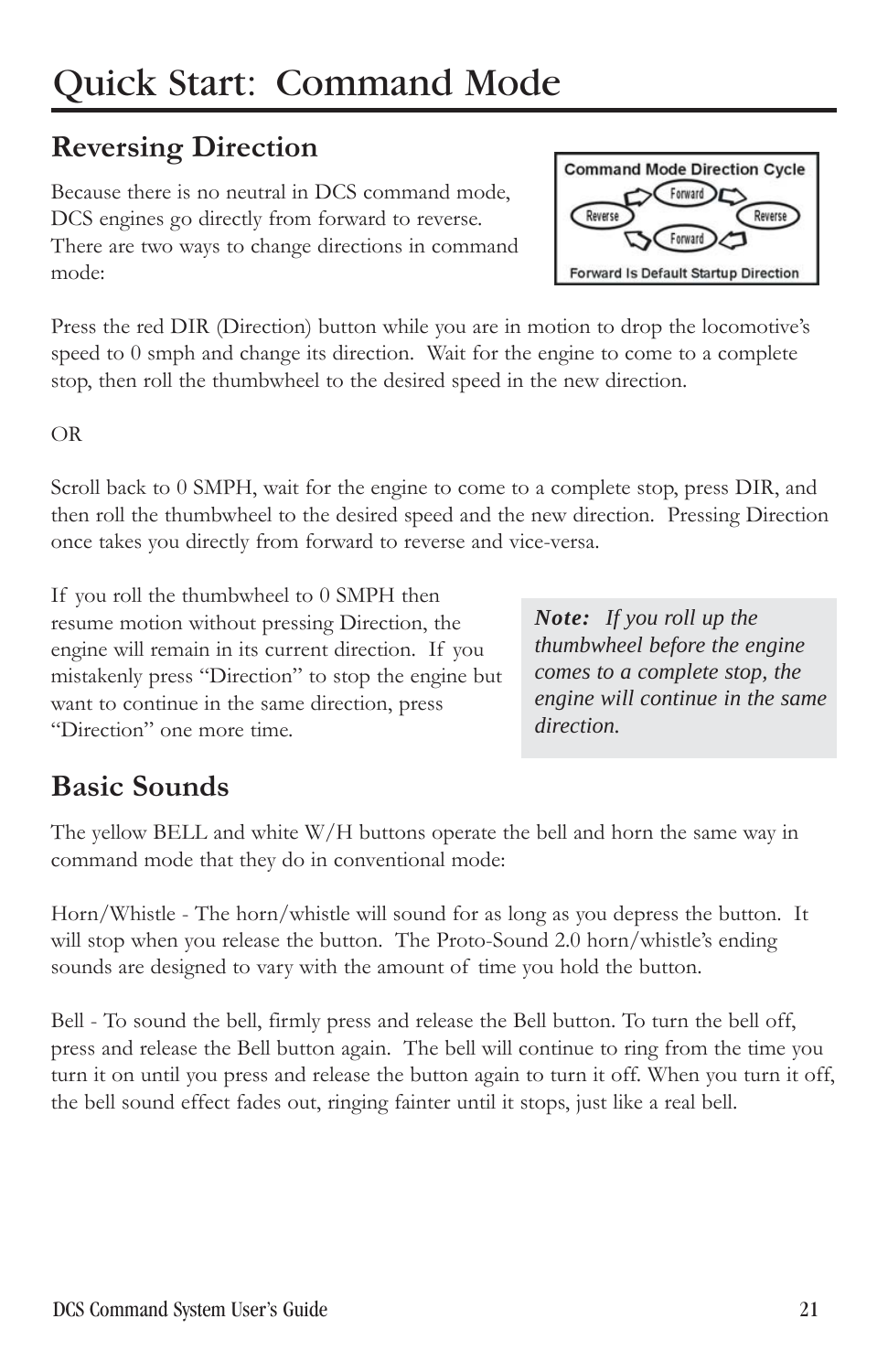#### **Shut Down**

1. To shut down the locomotive at the end of a session, stop the engine.

2. Press the Shut Down key (6) to turn off the sound, smoke, and lights. The locomotive will play a short series of realistic shutdown sounds before it falls silent. Repeat with all active engines. Note that power is still on the track after shut down.

3. Press and hold ON/OFF button (S5) until the LCD shows that the handheld is saving data. It will soon turn off. If you forget to turn off the remote, it will power down automatically after 10 minutes of non-use. Turn off your transformer.

#### **Moving Between Active Engines**

When more than one engine is addressed and operating, you can easily move among the different engines and control each in turn.

1. Press the green ENG button.

2. Scroll the thumbwheel until the arrow points to the engine you want to address, and press the thumbwheel to select it.





**DCS Tip:** When you press ENG, the arrow will point at the last engine addressed, allowing you to jump easily back-and-forth between two engines. This Jump function works like the "Last" or "Previous Channel" button on a TV remote control.